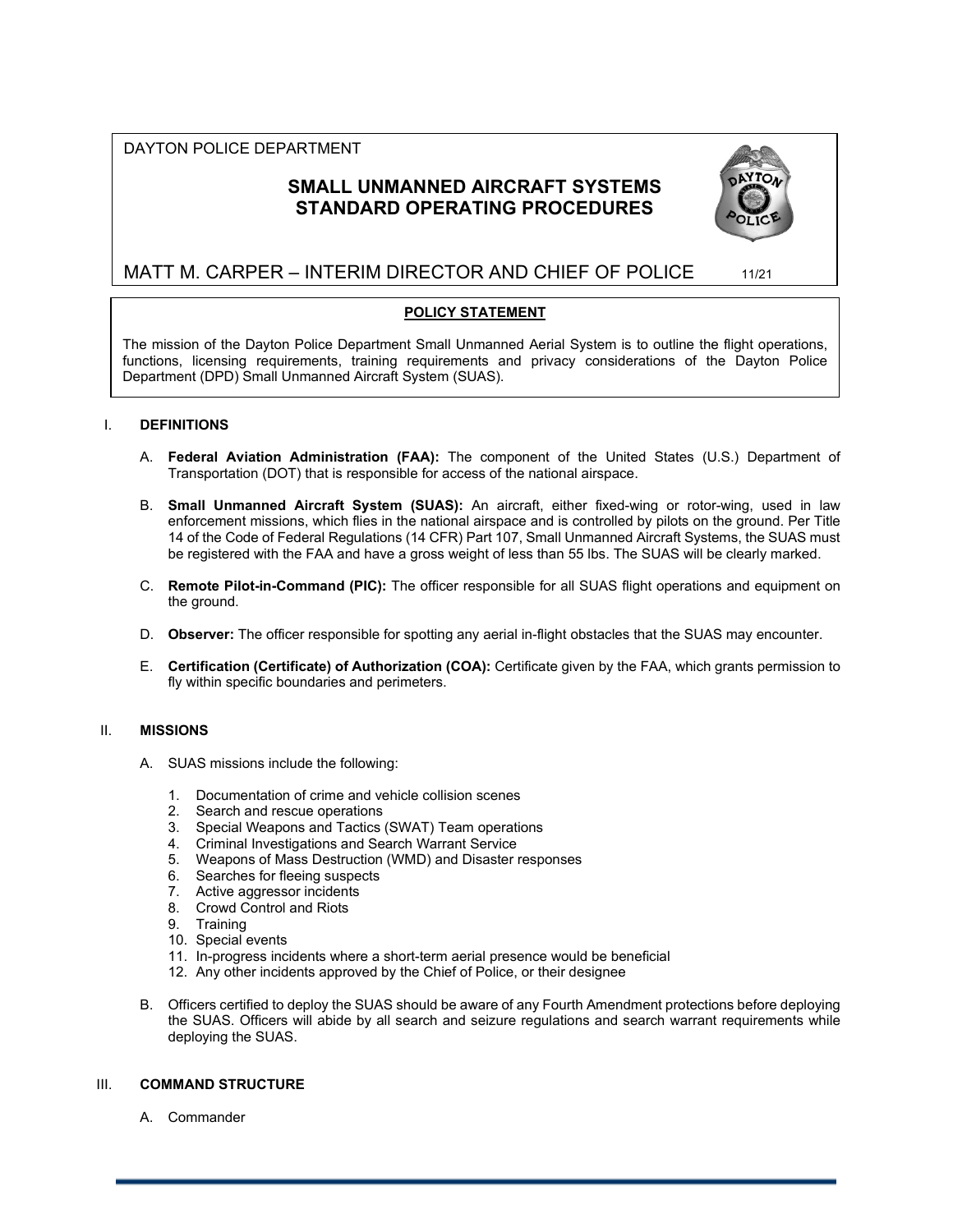#### DAYTON POLICE DEPARTMENT SMALL UNMANNED AERIAL SYSTEMS SOP 11/21 Page **2** of **5**

- 1. The Division Commander designated by the Chief of Police has overall authority and responsibility for matters involving specified SUAS units.
- B. SUAS Unit Supervisor
	- 1. Oversees all training and documentation of training.
	- 2. Retains all training records and related materials.
	- 3. Coordinates requests for SUAS in special events.
	- 4. Monitors officer performance and ensure SUAS standards are being met.
	- 5. Performs all other responsibilities deemed necessary by the department.
- C. R-PIC (Officer)
	- 1. Respond to department requests for SUAS.
	- 2. Keep SUAS and all equipment in deployable working order.
	- 3. Documentation of all SUAS operations i.e.- training, live operations, maintenance etc.
	- 4. Participate in mandatory monthly SUAS training within assigned division.
	- 5. Be familiar with applicable case law and rules that apply to the use of SUAS.
	- 6. Remain Certified as minimum Level I PIC and Observer.
	- 7. The Remote PIC has the following authority and responsibility:
		- a. Overall authority of SSUAS operations.<br>b. Initiating the flight only when confident t<br>c. May terminate the flight for any reasor
		- Initiating the flight only when confident the flight can be conducted safely.
		- May terminate the flight for any reason believed to be hazardous to the operation, personnel, or public safety.
		- d. Verifying that there is a COA from the FAA to conduct flights in the national airspace and that the flight is in accordance with the COA.
- D. Observer (Officer)
	- 1. The Observer has the following authority and responsibility:
		- a. Responsible for see-and-avoid operations of the aircraft. The Observer will maintain contact with the Remote PIC and communicate any obstacles that the SUAS may encounter throughout the flight.
		- b. When the flight becomes a hazard to ground personnel or other aircraft, the Observer will immediately notify the Remote PIC.
		- c. During any phase of the flight, if the Observer notices a malfunction or emergency situation with the SUAS, the Observer will notify the Remote PIC of the situation and instruct the Remote PIC to immediately terminate the flight.
		- d. Responsible for all radio communications in relation to the flight.

## IV. **EQUIPMENT STANDARDS AND DOCUMENTATION**

- A. The Dayton Police Department will furnish SUAS and SUAS related equipment needed for operation to the assigned units.
- B. SUAS operators are responsible for the care and maintenance of the SUAS.
	- 1. RPIC will be familiar with user level maintenance.
	- 2. Only authorized replacement parts will be utilized for repair.
- C. Any additional maintenance will be referred to SUAS Supervisor, who will make determination of repair.
- D. At no time will a SUAS in need of repair be used for operational flights.
- E. Operators will complete all required documentation for SUAS use (i.e. Training log, Maintenance log, and live operation usage).

## V. **TRAINING**

A. Prior to use of SUAS in any division, police personnel that will be involved in operations will attend a 16-hour class to certify them through the department as a SUAS operator.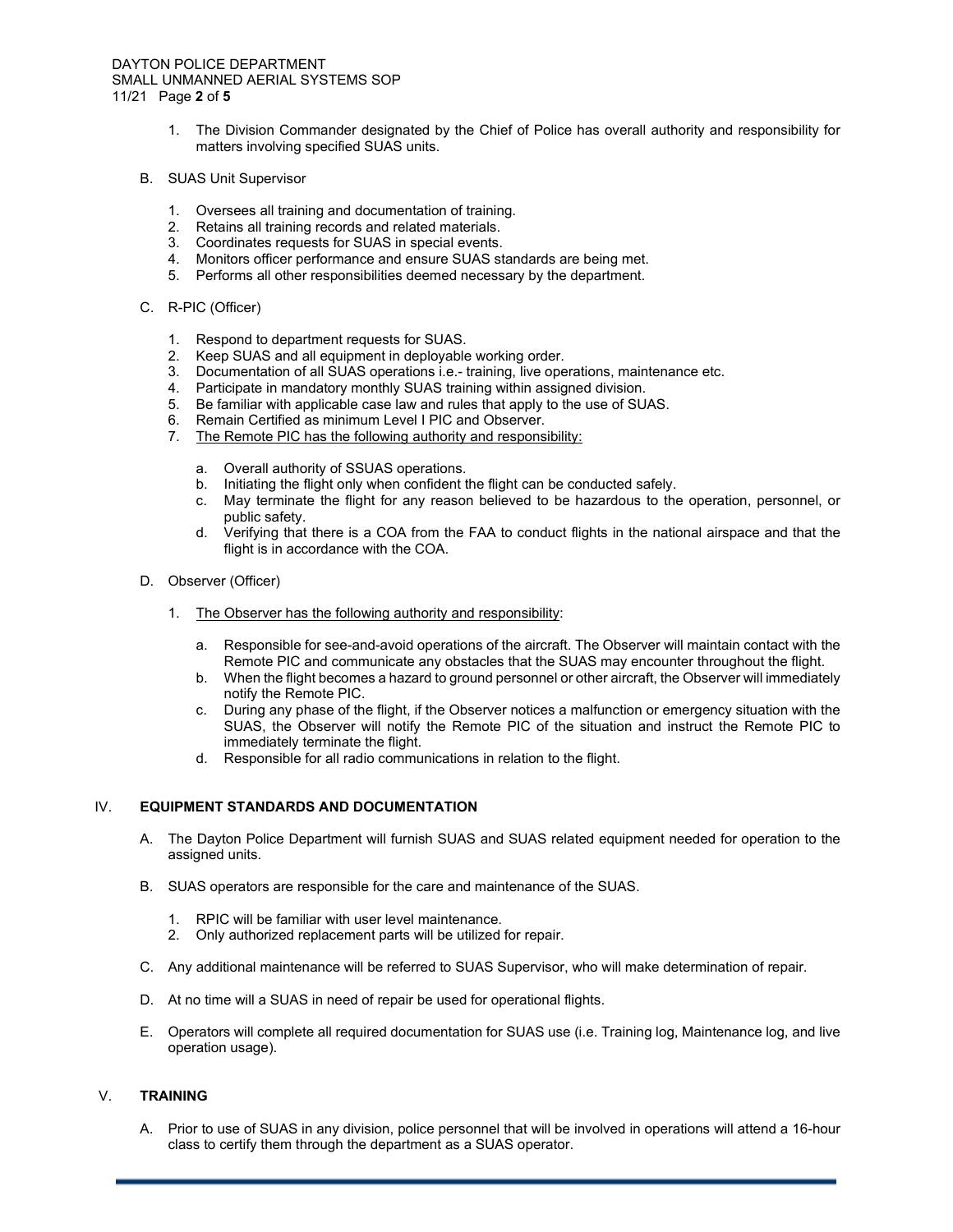- B. Personnel will conduct mandatory SUAS training to simulate various conditions encountered daily.
- C. SUAS operators will complete any training deemed necessary by the unit supervisor.
- D. Operators will document all required training and maintenance completed. All logs will be entered into the SUAS folder immediately following completion of training and missions.
- E. Once per year, operators must take a re-certification test.
- F. Failure to successfully complete any training or training records may be grounds for the officer to discontinue or be removed from all SUAS operations.
- G. Certification Levels:
	- 1. Level I Open Air Day Time
		- a. Obtained after 16-hour Course
		- b. Monthly flight minimum- two (2) daytime flights
	- 2. Level II Open Air Night
		- a. Obtained after 16-hour course in addition to, three (3) extra nighttime hours of training.
		- b. Monthly flight minimum- At least one night flight, and one day flight.
			- Level 2 flights can be at night and day to count for monthly as long as one is at night.
	- 3. Level III Non-sight/indoor
		- a. Obtained after 16 hours class, plus level two certification, in addition to three (3) extra hours of training for indoor use.
		- b. Monthly flight minimum- one outdoor day flight, one outdoor night flight, and one indoor/non sight flight.
	- 4. Level IV Instructor/Certifier
		- a. Obtained after reaching levels one (1), two (2), and three (3) in addition to teaching/re-certifying a class at least once a calendar year.
		- b. Monthly flights remain the same as level three (3) operator.
	- 5. Operational flights will count towards monthly flight minimums.

#### VI. **FLIGHT AND OPERATIONS**

- A. Authorization for active incidents will not be required, pre-planned events, such as search warrants and crowd management will need authorization from the commander or their designee.
- B. No flight will commence until a minimum of one PIC and one Observer are present. Multiple Observers may be used during an operation if deemed necessary.
- C. Pre-Flight: The Initial Check of the SUAS to ensure that it is in working condition and safe to fly.
- D. Run-Up: The Initial startup of the SUAS ensuring all components are powered and responding appropriately before take-off.
- E. Take-off: The SUAS leaves the ground and begins the flight mission.
- F. Emergency: Any instance where the flight has been compromised or an immediately landing is required.
- G. Landing: The SUAS returns to the take off point and begins to power down.
- H. Post Flight: Final inspection of the SUAS to check for any damage or issues that may prevent another flight.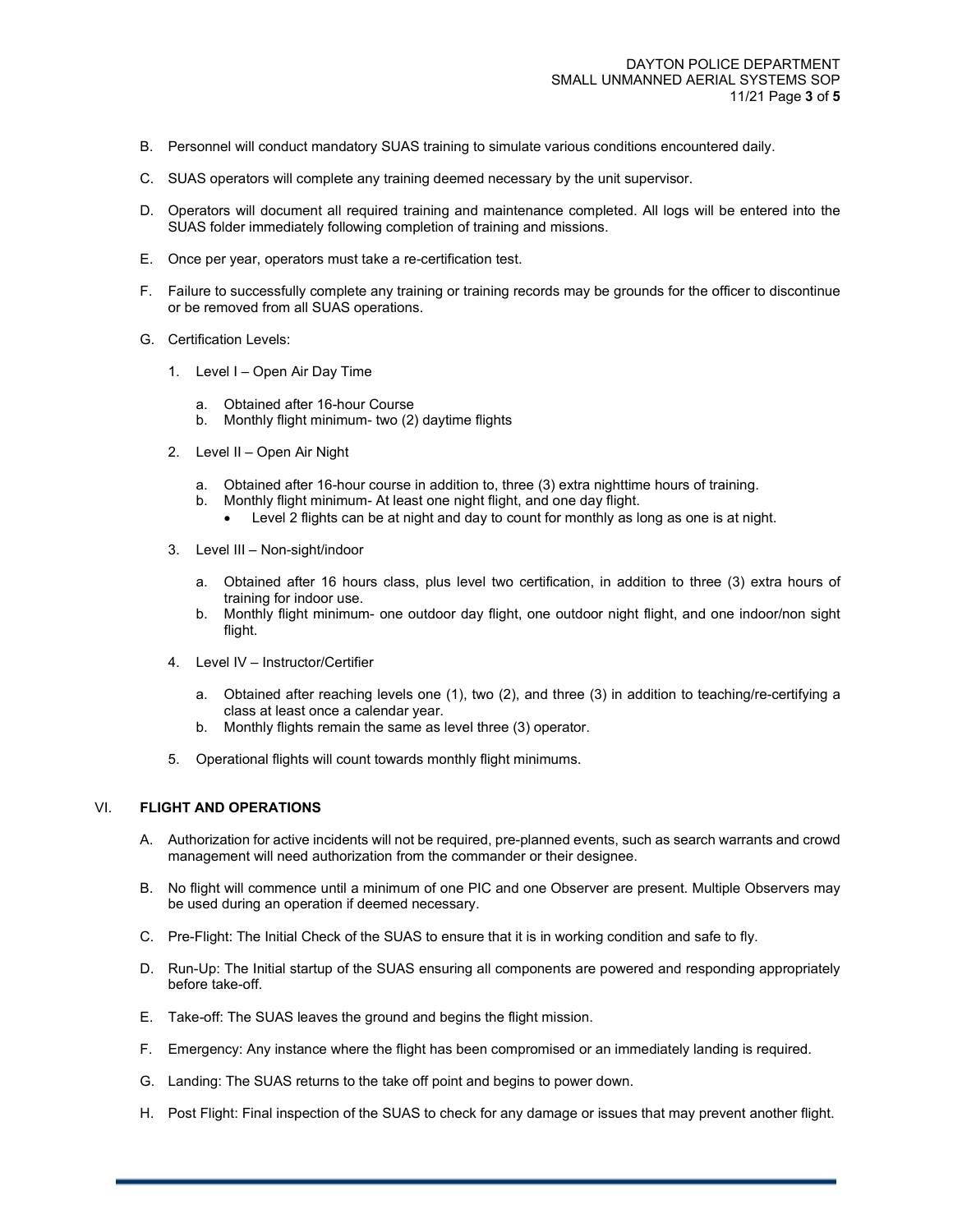## VII. **EMERGENCY AND ACCIDENT SITUATIONS**

- A. Any accident involving the operation of the SUAS that results in serious injury/loss of consciousness, or property damage greater than a \$500.00 loss, should be reported to the FAA within ten (10) days.
- B. Documentation in the form of a report and photographs will be completed to document the injuries, crash incident, and any other information needed.
- C. Supervisor will conduct property damage investigation in accordance with SOP.
- D. In-Flight Emergency Procedures
	- 1. In case of Fly Away situation:
		- Change the aircraft's Flight Mode to Attitude (ATTI) mode and try to regain control
			- o If control is not restored, activate the aircraft's Return to Home (RTH). Check whether the mode is functional and/or if the control of the aircraft has been regained
		- Turn off and on the controller and try to recover control of the aircraft
		- If safe to do so, attempt to power off the motors
		- If aircraft flyaway continues, note aircraft battery life, height, speed and heading
		- Maintain Visual Line of Sight (VLOS) with the aircraft for as long as possible

Once the aircraft has been recovered remove from service and contact any emergency personnel if needed.

- 2. In case loss of visual contact with aircraft:
	- Check if any other individual have visual of aircraft
	- Consider increasing altitude to clear known obstacles
	- Focus on the video stream and navigate aircraft home
	- Use map/radar to manually fly aircraft home
	- Engage Home link procedure on controller
- 3. In case of loss of radio contact with aircraft:
	- Focus on visual contact and track the drone to determine its location
	- If possible get others to help as spotters
	- Try to realign antennas to regain contact
	- If contact attempts fail the aircraft will automatically use the loss link procedure and return to predetermined location
- 4. In case of loss of GPS with aircraft:
	- Keep visual contact with aircraft and fly home manually
	- Focus on the video stream and navigate aircraft home
- 5. Recovery situation:
	- If aircraft is "lost" in known location, make sure it is safe to attempt recovery
	- Consider getting assistance if location is deemed inaccessible or unsafe
- 6. In case of injury:
	- Have a medical kit available
	- Request medical professionals to the scene (i.e. Dayton Fire Department, or Tactical Medics)
	- Know where the nearest medical facility is located in case transport is needed.
- 7. Lost Link Procedure:
	- If the control link is lost for more than 8 seconds, the aircraft will immediately climb to a predetermined altitude of 400 feet AGL and return to the recovery point.
	- Once at the recovery point, the aircraft will begin a slow descent for landing

## VIII. **DATA**

- A. Only data that is necessary for law enforcement purposes will be gathered and stored.
- B. The following individuals are eligible to view and analyze data collected from an SUAS: